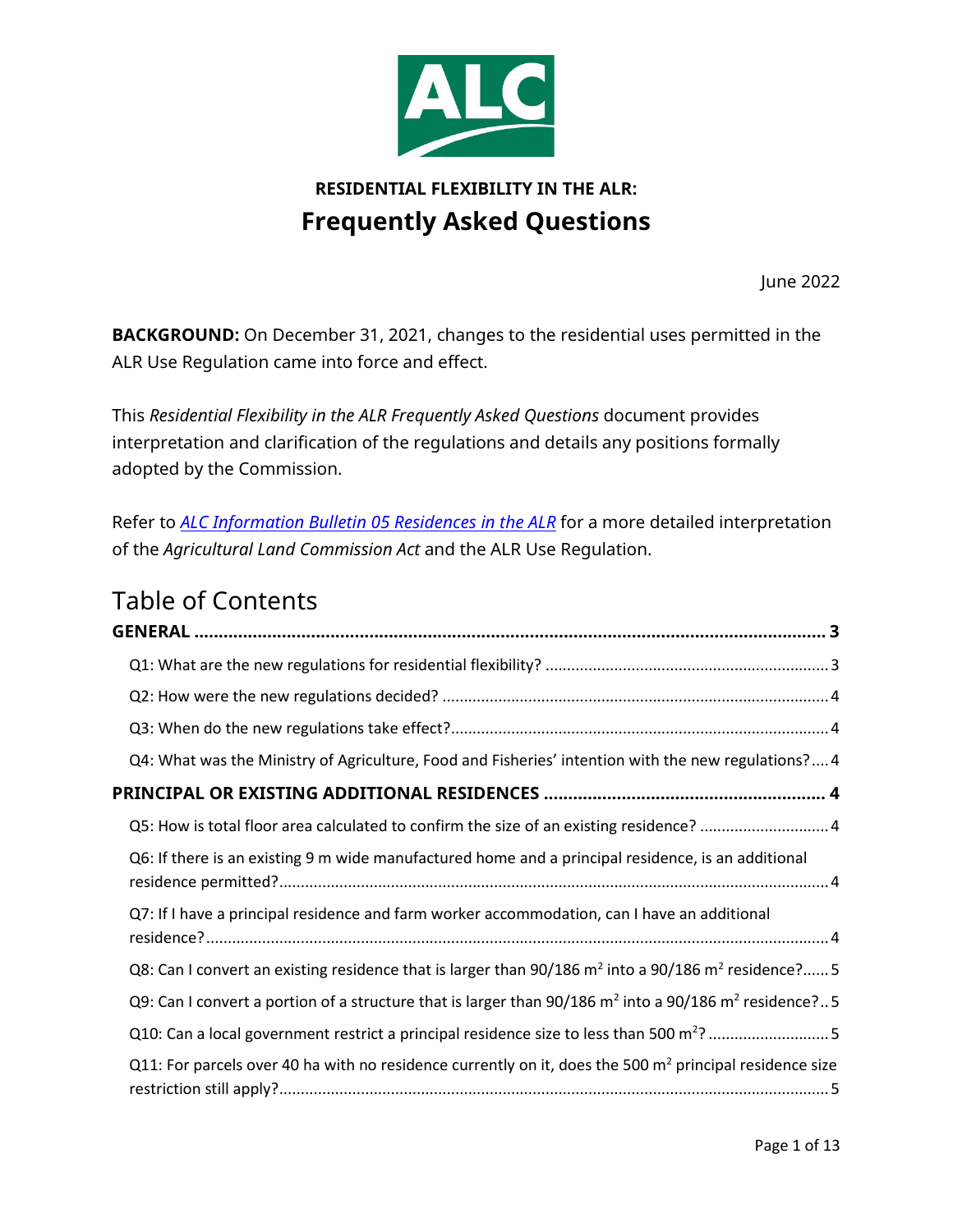| Q12: Where there is a legal, existing residence larger than 500 $m^2$ , is a new additional residence                 |  |
|-----------------------------------------------------------------------------------------------------------------------|--|
|                                                                                                                       |  |
|                                                                                                                       |  |
| Q14: How is total floor area calculated to confirm the size of an additional residence?  6                            |  |
|                                                                                                                       |  |
|                                                                                                                       |  |
| Q17: After December 31, 2021, can a 9 m wide manufactured home be placed during the                                   |  |
| Q18: Can the principal residence and additional residence sizes be manipulated to fall within the total               |  |
|                                                                                                                       |  |
|                                                                                                                       |  |
|                                                                                                                       |  |
|                                                                                                                       |  |
|                                                                                                                       |  |
|                                                                                                                       |  |
| Q23: If there is a secondary suite in a principal residence, does a property still qualify for an additional          |  |
| Q24: Can a local government restrict a secondary suite use within a principal residence?  9                           |  |
|                                                                                                                       |  |
| Q25: Are there residential accessory structures that are necessary for an additional residence? 10                    |  |
| ORDER OF PLACEMENT<br>10                                                                                              |  |
| Q26: Can the 90/186 m <sup>2</sup> residence be placed before or simultaneously with the 500 m <sup>2</sup> principal |  |
|                                                                                                                       |  |
| Q27: After December 31, 2021, does the 9 m wide manufactured home have to be used by the owner                        |  |
| Q28: Can an addition be added to a 9 m wide manufactured home after December 31, 2021?  11                            |  |
| Q29: Can I replace an existing grandfathered manufactured home after December 31, 2021?  11                           |  |
|                                                                                                                       |  |
| Q30: Is an application to the ALC required if the removal of soil or placement of fill is required for the            |  |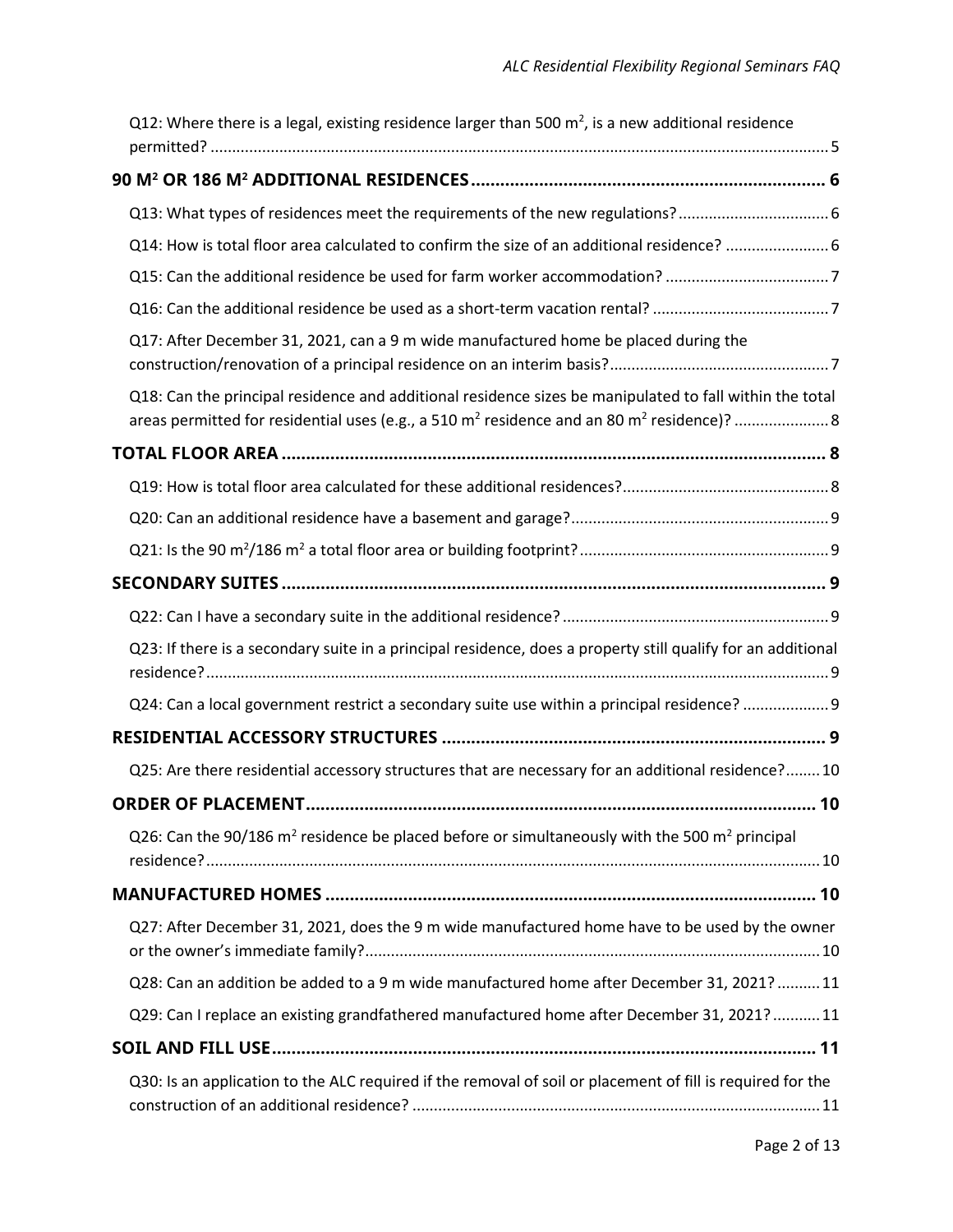| Q32: Does the $1,000$ m <sup>2</sup> threshold for fill placement or soil removal for a principal residence remain in<br>effect after the residential flexibility changes take effect on December 31, 2021?  12 |
|-----------------------------------------------------------------------------------------------------------------------------------------------------------------------------------------------------------------|
| Q33: If a local government bylaw does not regulate soil or fill, would the ALC be the enforcement                                                                                                               |
|                                                                                                                                                                                                                 |
|                                                                                                                                                                                                                 |
|                                                                                                                                                                                                                 |
|                                                                                                                                                                                                                 |
| Q35: Is it the intention that both residences would be maintained under a common real estate entity?                                                                                                            |
| Q36: How will the ALC ensure that the residences are not stratified after a building permit is issued?                                                                                                          |
|                                                                                                                                                                                                                 |
| Q37: How does the additional residence apply to agri-tourism accommodation?13                                                                                                                                   |

## **GENERAL**

### <span id="page-2-0"></span>**Q1: What are the new regulations for residential flexibility?**

[Order in Council 438/2021,](https://www.alc.gov.bc.ca/assets/alc/assets/legislation-and-regulation/the-act-and-regulation/oic_438_2021_additional_residences.pdf) which was released on July 12, 2021 and will amend Part 4 of the Agricultural Land Reserve Use Regulation, provides for new regulations for residential uses in the ALR based on property size and the size of the existing principal residence which will be effective December 31, 2021.

On a property 40 ha or less, where there is a principal residence of 500  $m<sup>2</sup>$  or less, one 90 m2 additional residence may be permitted, subject to local government bylaws or First Nation Government laws.

On a property larger than 40 ha, where there is a lawfully constructed principal residence\*, one 186 m<sup>2</sup> additional residence may be permitted, subject to local government bylaws or First Nation Government laws.

\*a lawfully constructed principal residence refers to a residence that pre-dates the legislative changes made on February 22, 2019 under Bill 52 or a residence larger than 500  $m<sup>2</sup>$  as approved by the ALC and constructed with appropriate authorizations. [Back to Top](#page-0-0)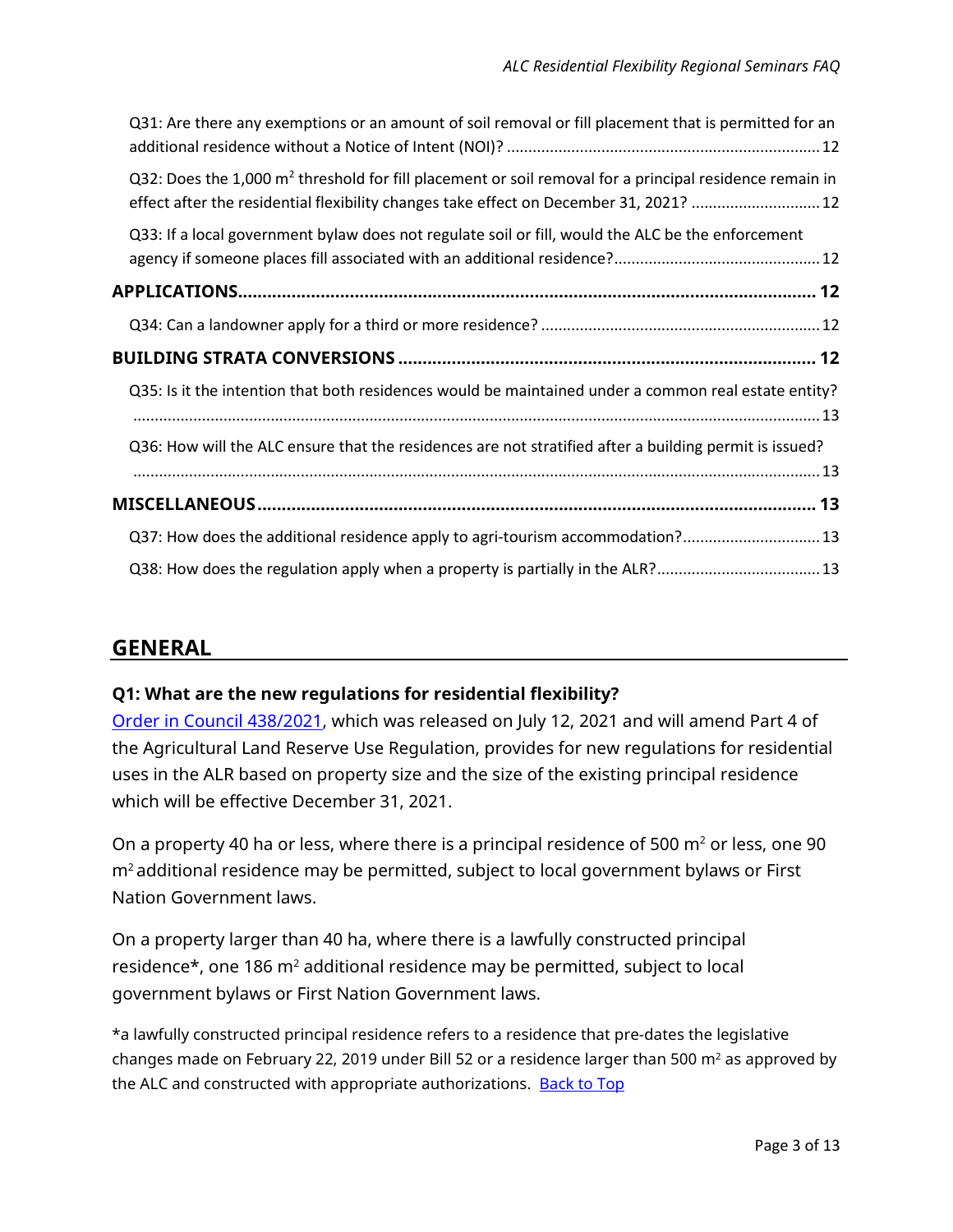#### <span id="page-3-0"></span>**Q2: How were the new regulations decided?**

The Ministry of Agriculture, Food and Fisheries in January 2020 publicly proposed its policy direction to increase residential flexibility in the ALR, as described in the Ministry of [Agriculture Policy Intentions Paper: Residential Flexibility in the ALR.](https://www2.gov.bc.ca/assets/gov/farming-natural-resources-and-industry/agriculture-and-seafood/agricultural-land-and-environment/agriculture-land-reserve/residential_flexibility_intentions_paper.pdf) Subsequently, the Ministry undertook consultation with interested local governments and received public feedback to assist in further developing the policy options outlined in the Intentions Paper. A summary of the feedback was provided in the [What We Heard Report.](https://www2.gov.bc.ca/assets/gov/farming-natural-resources-and-industry/agriculture-and-seafood/agricultural-land-and-environment/agriculture-land-reserve/what_we_heard_summary_residential_flexibility.pdf) [Back to Top](#page-0-0)

#### <span id="page-3-1"></span>**Q3: When do the new regulations take effect?**

December 31, 2021. [Back to Top](#page-0-0)

## <span id="page-3-2"></span>**Q4: What was the Ministry of Agriculture, Food and Fisheries' intention with the new regulations?**

In the Ministry's July 12, 2021 [News Release](https://news.gov.bc.ca/releases/2021AFF0043-001352) associated with [Order in Council 438/2021,](https://www.alc.gov.bc.ca/assets/alc/assets/legislation-and-regulation/the-act-and-regulation/oic_438_2021_additional_residences.pdf) the policy intention behind the regulation changes was described. In short, the changes are intended to provide farmers and non-farmers in the ALR the opportunity to have a small secondary residence. **Back to Top** 

## <span id="page-3-3"></span>**PRINCIPAL OR EXISTING ADDITIONAL RESIDENCES**

#### <span id="page-3-4"></span>**Q5: How is total floor area calculated to confirm the size of an existing residence?**

Local government and First Nation Government staff may use existing building plans, where available, to confirm the size of an existing residence. If building plans are not available, the local government or First Nation Government will have to work with the applicant to get the necessary information to confirm the existing residence size. **Back to** [Top](#page-0-0)

### <span id="page-3-5"></span>**Q6: If there is an existing 9 m wide manufactured home and a principal residence, is an additional residence permitted?**

No. The proposed additional residence would be the third residence and must be applied for through a Non-Adhering Residential Use (NARU) application to the ALC. In considering the application, the Commission cannot grant permission for the third residence unless it is necessary for farm use. **[Back to Top](#page-0-0)** 

## <span id="page-3-6"></span>**Q7: If I have a principal residence and farm worker accommodation, can I have an additional residence?**

No. Farm worker accommodation is considered a residence. The proposed additional residence would be the third residence and must be applied for through a Non-Adhering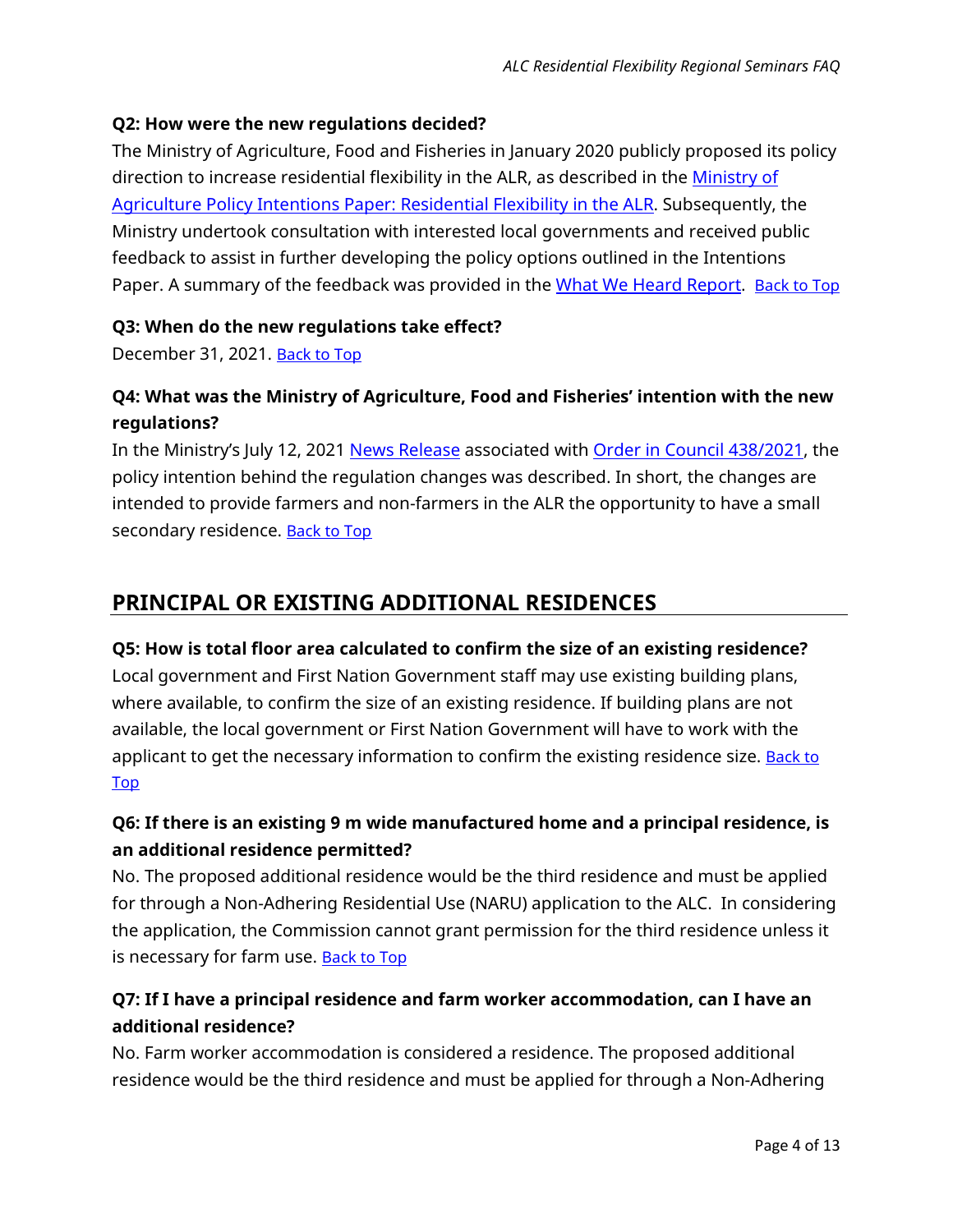Residential Use (NARU) application to the ALC. In which case, the Commission must consider whether the residence is necessary for farm use. **[Back to Top](#page-0-0)** 

### <span id="page-4-0"></span>**Q8: Can I convert an existing residence that is larger than 90/186 m2 into a 90/186 m2 residence?**

Not without applications to the ALC. The conversion of a larger residential structure by declaring portions of the structure uninhabitable requires an application to the ALC. For example, if you have a 125  $m^2$  house and you are proposing to make 35  $m^2$  uninhabitable, an application to the Commission would be required. [Back to Top](#page-0-0)

## <span id="page-4-1"></span>**Q9: Can I convert a portion of a structure that is larger than 90/186 m2 into a 90/186 m2 residence?**

It depends. The conversion of an existing structure like a barn to now include a 90/186  $m<sup>2</sup>$ residence may be permitted if the residence portion is on the second storey or if there is a clear separation between the residence and the remaining structure. For example, that might be accomplished with a fire wall and no internal access between the residential and non-residential areas. [Back to Top](#page-0-0)

### <span id="page-4-2"></span>**Q10: Can a local government restrict a principal residence size to less than 500 m2 ?**

Yes, residential uses under the ALR Use Regulation may be further restricted and/or prohibited by a local government or First Nation Government. [Back to Top](#page-0-0)

### <span id="page-4-3"></span>**Q11: For parcels over 40 ha with no residence currently on it, does the 500 m2 principal residence size restriction still apply?**

Yes, any principal residences constructed after February 22, 2019 must be 500  $m^2$  or less, except where approved through application by the ALC. **Back to Top** 

## <span id="page-4-4"></span>Q12: Where there is a legal, existing residence larger than 500 m<sup>2</sup>, is a new additional **residence permitted?**

You must first consider the size of the parcel.

If the property is less than 40 ha, then no. A new additional residence is only permitted on such properties if the principal residence has a total floor area of 500  $m<sup>2</sup>$  or less.

If the property is larger than 40 ha, then yes, subject to local government bylaws or First Nation Government laws. The principal residence must be lawfully constructed\* to have an additional residence.

\*a lawfully constructed principal residence refers to a residence that pre-dates the legislative changes made on February 22, 2019 under Bill 52 or a residence larger than 500  $m<sup>2</sup>$  as approved by the ALC and constructed with appropriate authorizations. [Back to Top](#page-0-0)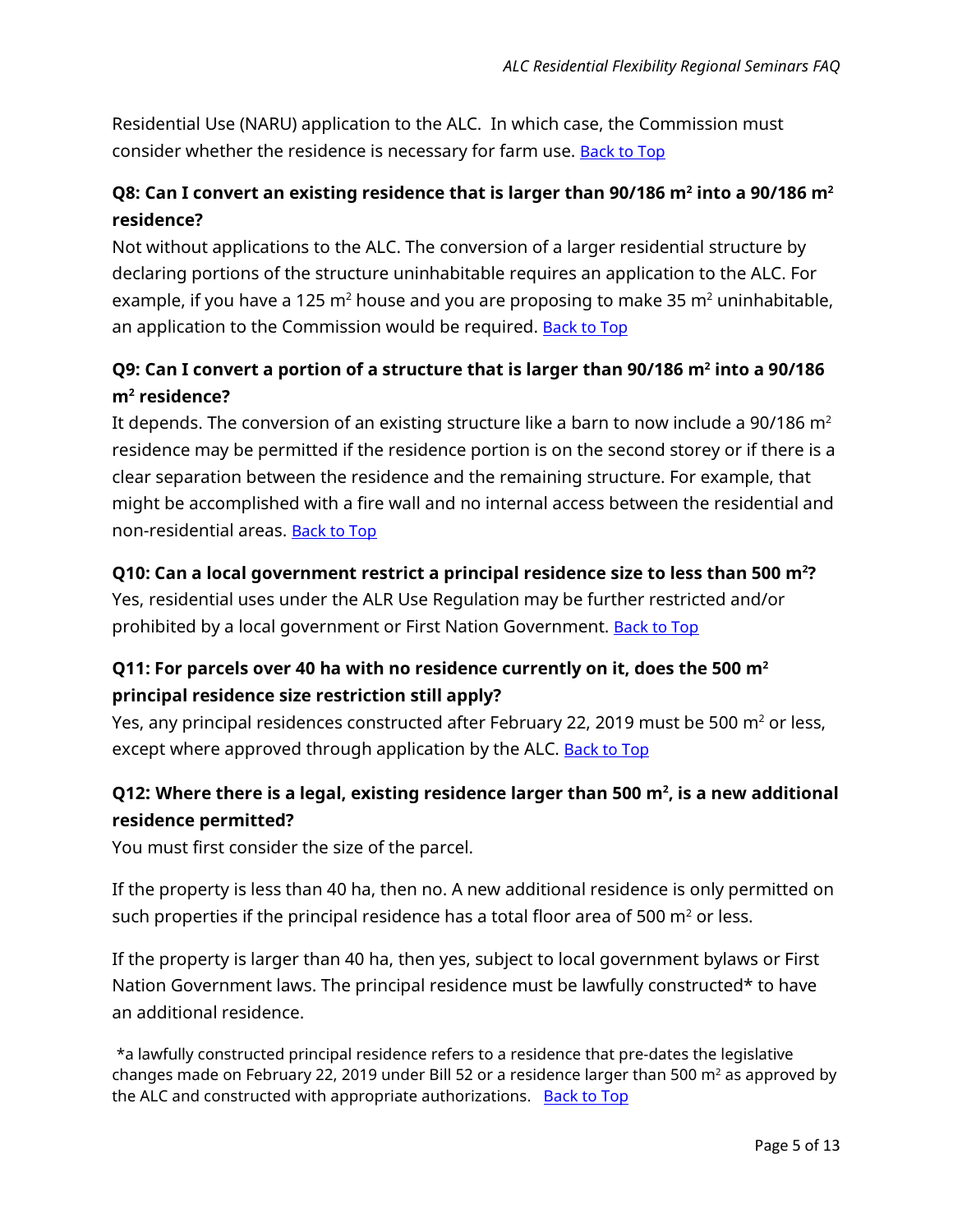## <span id="page-5-0"></span>**90 M2 OR 186 M2 ADDITIONAL RESIDENCES**

#### <span id="page-5-1"></span>**Q13: What types of residences meet the requirements of the new regulations?**

As outlined in the Ministry's [News Release,](https://news.gov.bc.ca/releases/2021AFF0043-001352) examples of flexible housing options permitted under the regulation include, but are not limited to:

- garden suites, guest houses or carriage suites
- accommodation above an existing building
- manufactured homes\*
- permitting a principal residence to be constructed in addition to a manufactured home that was formerly a principal residence\*

\*After December 30, 2021, the size of a new manufactured home that is an additional residence must not exceed the applicable limit of either 90 or 186  $m<sup>2</sup>$  unless the necessary authorizations have been received by December 30, 2021 as s. 32 (3) of the ALR Use Regulation read on December 30, 2021:

(3) An additional residence that is a manufactured home and that is not a pre-existing residential structure is permitted if

(a) the manufactured home is 9 m or less in width,

(b) the manufactured home is used only by the owner or any of the following persons who are related within the meaning of subsection (4):

(i) a person who is the owner's

- (A) parent, grandparent or great grandparent,
- (B) sibling, or
- (C) child, grandchild or great grandchild;
- (ii) the owner's spouse, or a person who is a parent of the owner's spouse,

(c) all required authorizations to locate the manufactured home on the agricultural land are granted before December 31, 2021, and

(d) the size and siting of the manufactured home is not altered after

December 31, 2021, unless permitted under section 25 or 45 of the Act.

The type of housing may be further restricted and/or prohibited by local government bylaw or First Nation Government laws. **Back to Top** 

#### <span id="page-5-2"></span>**Q14: How is total floor area calculated to confirm the size of an additional residence?**

Total floor area (TFA) of the additional 90 or 186  $m<sup>2</sup>$  residence permitted in the ALR Use Regulation (if permitted by local government bylaw or First Nation Government law), pursuant to Commission Resolution No. 086N/2021, is measured to the outer surface of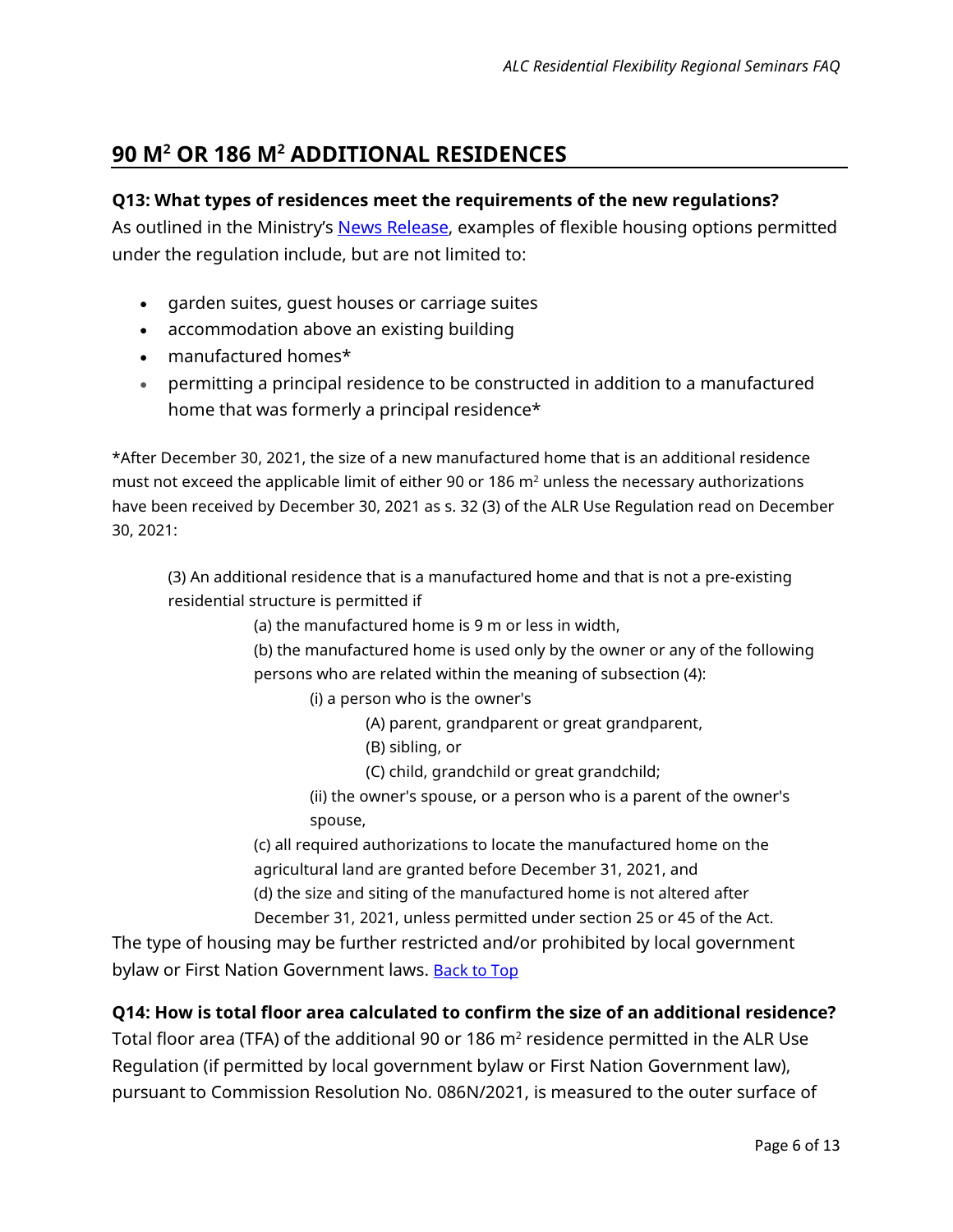exterior walls including corridors, hallways, landings, foyers, staircases, stairwells, enclosed balconies, enclosed porches or verandas, basements, attached garages and unenclosed carports (Commission Resolution No. 096N/2022) as part of the total floor area, with the following exceptions:

- (a) attached garages are excluded from the total floor area calculation if the additional residence occupies the second storey above a one storey garage, and
- (b) attics, with attic meaning the unfinished space between the roof and the ceiling of the top storey of a building or between a partial wall and a sloping roof. This exception only applies if this unfinished space is created by the use of roof trusses. The unfinished attic space created by the use of attic trusses or rafters in the construction of a residence is not excluded from the calculation of total floor area (Commission Resolution No. 095N/2022), and
- (c) crawl spaces (Commission Resolution No. 094N/2022).

**"crawl space"** means an unfinished space below the first floor with a vertical height of less than 1.8 metres pursuant to Commission Resolution No. 094N/2022

#### [Back to Top](#page-0-0)

#### <span id="page-6-0"></span>**Q15: Can the additional residence be used for farm worker accommodation?**

Yes, the additional residence may be used for farm worker accommodation. Only one additional residence is permitted, so it cannot be divided up into multiple separate units or suites which would constitute multiple residences. As in other cases, the additional residence must also be permitted by the local government or First Nation Government. [Back to Top](#page-0-0)

#### <span id="page-6-1"></span>**Q16: Can the additional residence be used as a short-term vacation rental?**

Yes, the additional residence may be used for a short-term vacation rental. Only one additional residence is permitted, so it cannot be divided up into multiple separate units or suites which would constitute multiple residences. As in other cases, the additional residence must also be permitted by the local government or First Nation Government. [Back to Top](#page-0-0)

### <span id="page-6-2"></span>**Q17: After December 31, 2021, can a 9 m wide manufactured home be placed during the construction/renovation of a principal residence on an interim basis?**

No. Unless necessary authorizations have been received by December 31, 2021, a 9 m wide manufactured home cannot be placed as an additional residence (temporary or permanent) as the size exceeds 90/186 m<sup>2</sup>. A 9 m wide manufactured home is typically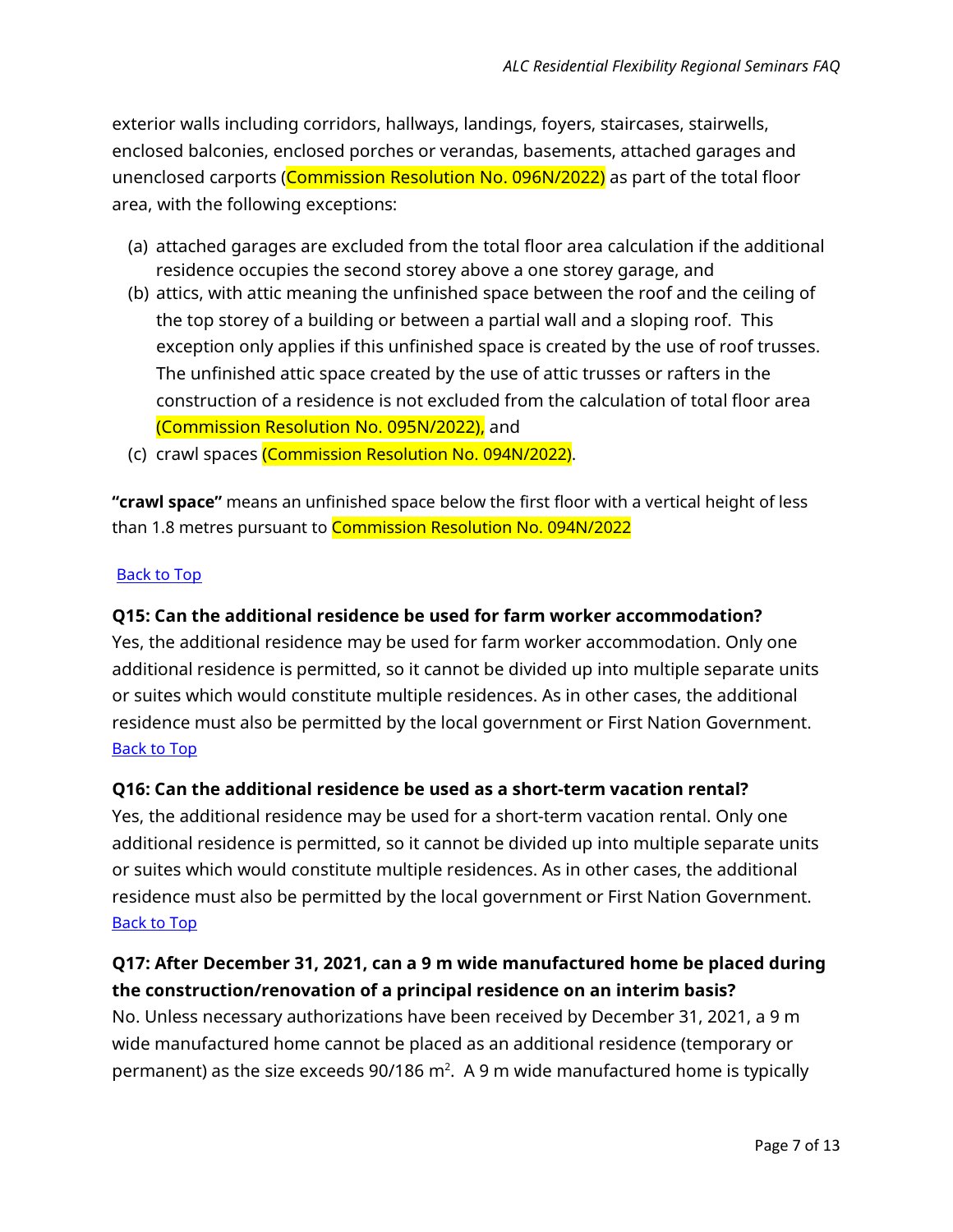around 205 m². A Non-Adhering Residential Use (NARU) application to the ALC would be required. **[Back to Top](#page-0-0)** 

## <span id="page-7-0"></span>**Q18: Can the principal residence and additional residence sizes be manipulated to fall within the total areas permitted for residential uses (e.g., a 510 m2 residence and an 80 m2 residence)?**

No. A principal residence must not exceed a total floor area of 500  $\mathrm{m}^2$ , and an additional residence must not exceed a total floor area of 90 or 186 m², depending on the property size. **Back to Top** 

## <span id="page-7-1"></span>**TOTAL FLOOR AREA**

#### <span id="page-7-2"></span>**Q19: How is total floor area calculated for these additional residences?**

The ALC's definition for "total floor area" (TFA) of the additional 90 or 186 m<sup>2</sup> residence permitted in the ALR Use Regulation (if permitted by local government bylaw or First Nation Government law), pursuant to Commission Resolution No. 086N/2021, is measured to the outer surface of exterior walls including corridors, hallways, landings, foyers, staircases, stairwells, enclosed balconies, enclosed porches or verandas, basements, attached garages and unenclosed carports (Commission Resolution No. 096N/2022) as part of the total floor area, with the following exceptions:

- (a) attached garages are excluded from the total floor area calculation if the additional residence occupies the second storey above a one storey garage, and
- (b) attics, with attic meaning the unfinished space between the roof and the ceiling of the top storey of a building or between a partial wall and a sloping roof. This exception only applies if this unfinished space is created by the use of roof trusses. The unfinished attic space created by the use of attic trusses or rafters in the construction of a residence is not excluded from the calculation of total floor area (Commission Resolution No. 095N/2022), and
- (c) crawl spaces (Commission Resolution No. 094N/2022).

**"crawl space"** means an unfinished space below the first floor with a vertical height of less than 1.8 metres pursuant to **Commission Resolution No. 094N/2022**.

[Back to Top](#page-0-0)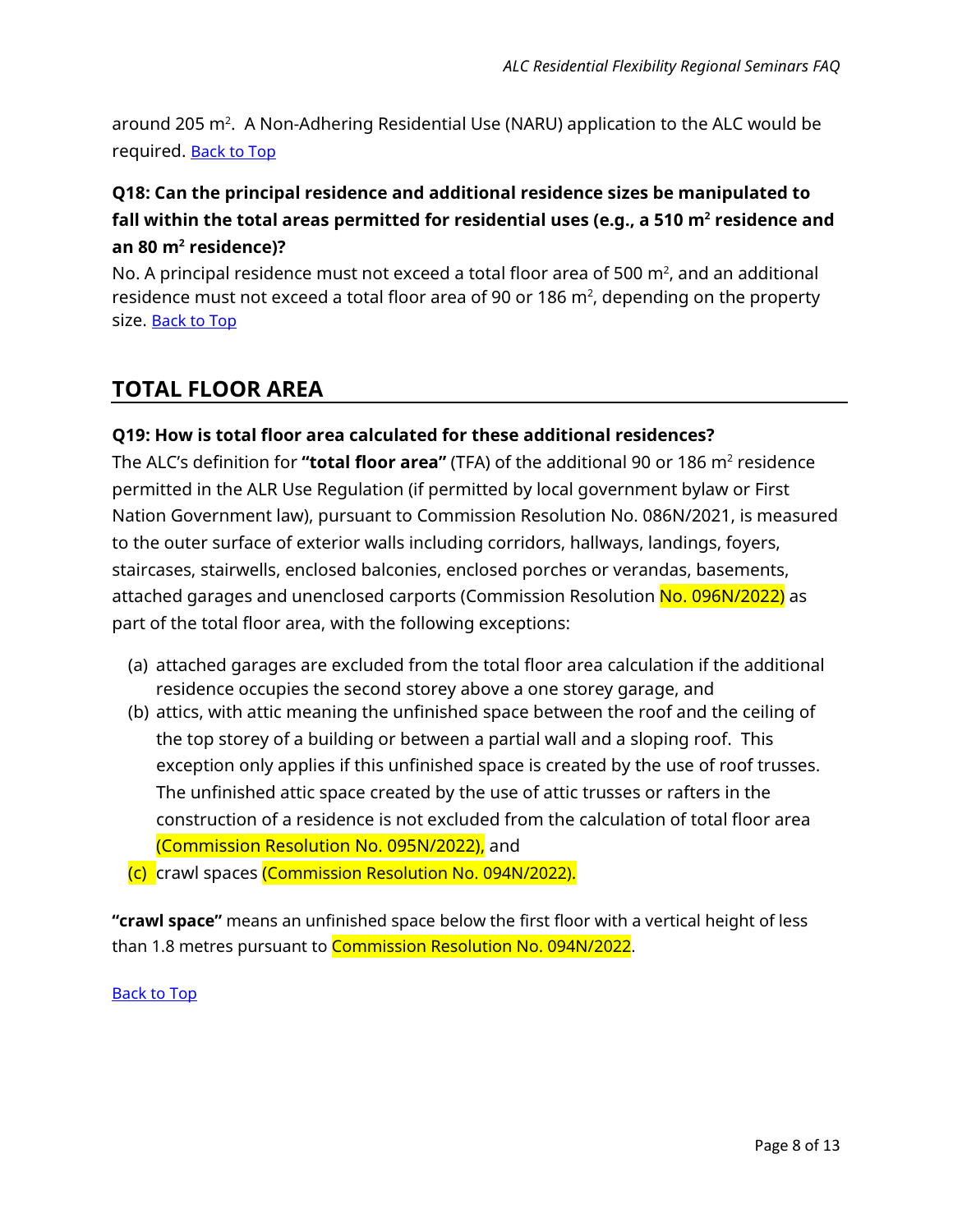#### <span id="page-8-0"></span>**Q20: Can an additional residence have a basement and garage?**

The Ministry of Agriculture's policy intention is that these additional residences be like carriage houses, garden suites and guest houses which don't commonly have basements and garages associated with them.

The ALC's definition of total floor area for an additional residence does allow for a basement and/or attached garage or unenclosed carport, but they count towards the total floor area (i.e. are included in the 90 m<sup>2</sup>/186 m<sup>2</sup> calculation). <u>[Back to Top](#page-0-0)</u>

#### <span id="page-8-1"></span>**Q21: Is the 90 m2 /186 m2 a total floor area or building footprint?**

Total floor area. [Back to Top](#page-0-0)

### <span id="page-8-2"></span>**SECONDARY SUITES**

#### <span id="page-8-3"></span>**Q22: Can I have a secondary suite in the additional residence?**

No. Section 31 of the ALR Use Regulation permits only a single secondary suite in the principal residence, where a local government bylaw permits or First Nation Government law allows. [Back to Top](#page-0-0)

### <span id="page-8-4"></span>**Q23: If there is a secondary suite in a principal residence, does a property still qualify for an additional residence?**

Yes, subject to the total floor area requirements and local government bylaws or First Nation Government laws. [Back to Top](#page-0-0)

### <span id="page-8-5"></span>**Q24: Can a local government restrict a secondary suite use within a principal residence?**

Yes, residential uses under the ALR Use Regulation may be further restricted and/or prohibited by a local government or First Nation Government. [Back to Top](#page-0-0)

## <span id="page-8-6"></span>**RESIDENTIAL ACCESSORY STRUCTURES**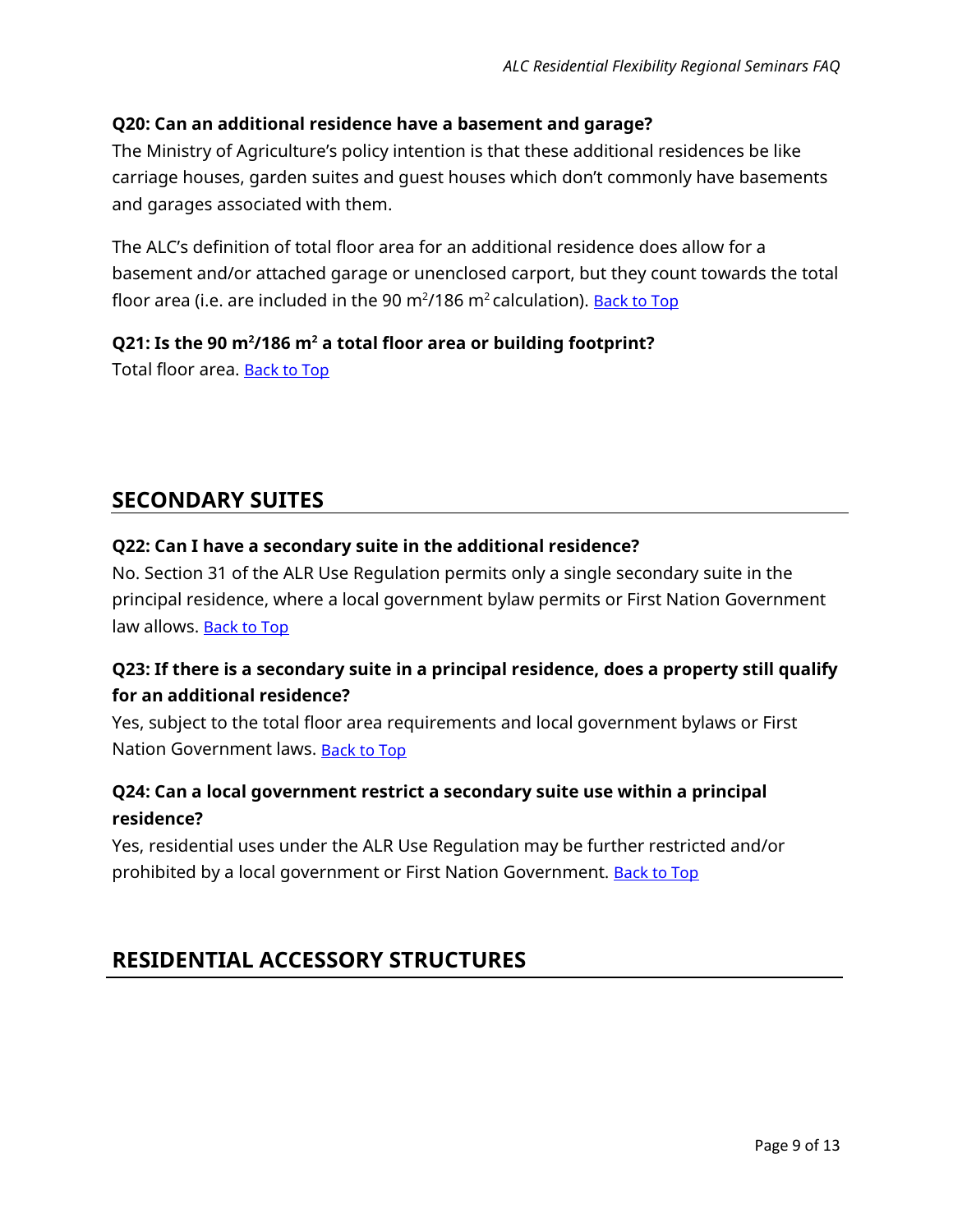## <span id="page-9-0"></span>**Q25: Are there residential accessory structures that are necessary for an additional residence?**

Under s. 30 of the ALR Use Regulation, structures (other than residential structures) and driveways or utilities are permitted if they are necessary for a permitted residential use such as an additional residence.

Accessory residential buildings must also comply with the size limits set out in the ALCA and cannot be used to circumvent the size limits on principal or additional residences in the ALCA and the regulations.

The ALR Use Regulation does not exempt additional residences or accessory residential structutres from the Act's restrictions on removing soil from or placing fill on agricultural land. Fill means any material brought onto agricultural land other than materials exempted by regulation, including structural fill and gravel. Soil and Fill Information - See [Q30](#page-10-3) below. [Back to Top](#page-0-0)

# <span id="page-9-1"></span>**ORDER OF PLACEMENT**

## <span id="page-9-2"></span>**Q26: Can the 90/186 m2 residence be placed before or simultaneously with the 500 m2 principal residence?**

Yes. Order of placement does not matter provided the total floor area limitations for the principal and additional residences are adhered to. In addition, the principal and additional residence must not be attached to, or part of, one another. **[Back to Top](#page-0-0)** 

# <span id="page-9-3"></span>**MANUFACTURED HOMES**

### <span id="page-9-4"></span>**Q27: After December 31, 2021, does the 9 m wide manufactured home have to be used by the owner or the owner's immediate family?**

This answer applies to an additional residence that is a manufactured home 9 m or less in width for which all required authorizations are granted before December 31, 2021. After December 31, 2021 the manufactured home may be used by anyone, subject to local government bylaws or First Nation Government laws.

If there is a restrictive covenant held by the local government or First Nation Government requiring a manufactured home to be used only for immediate family, land owners can get in touch with that local government or First Nation Government to determine whether it can be discharged or not.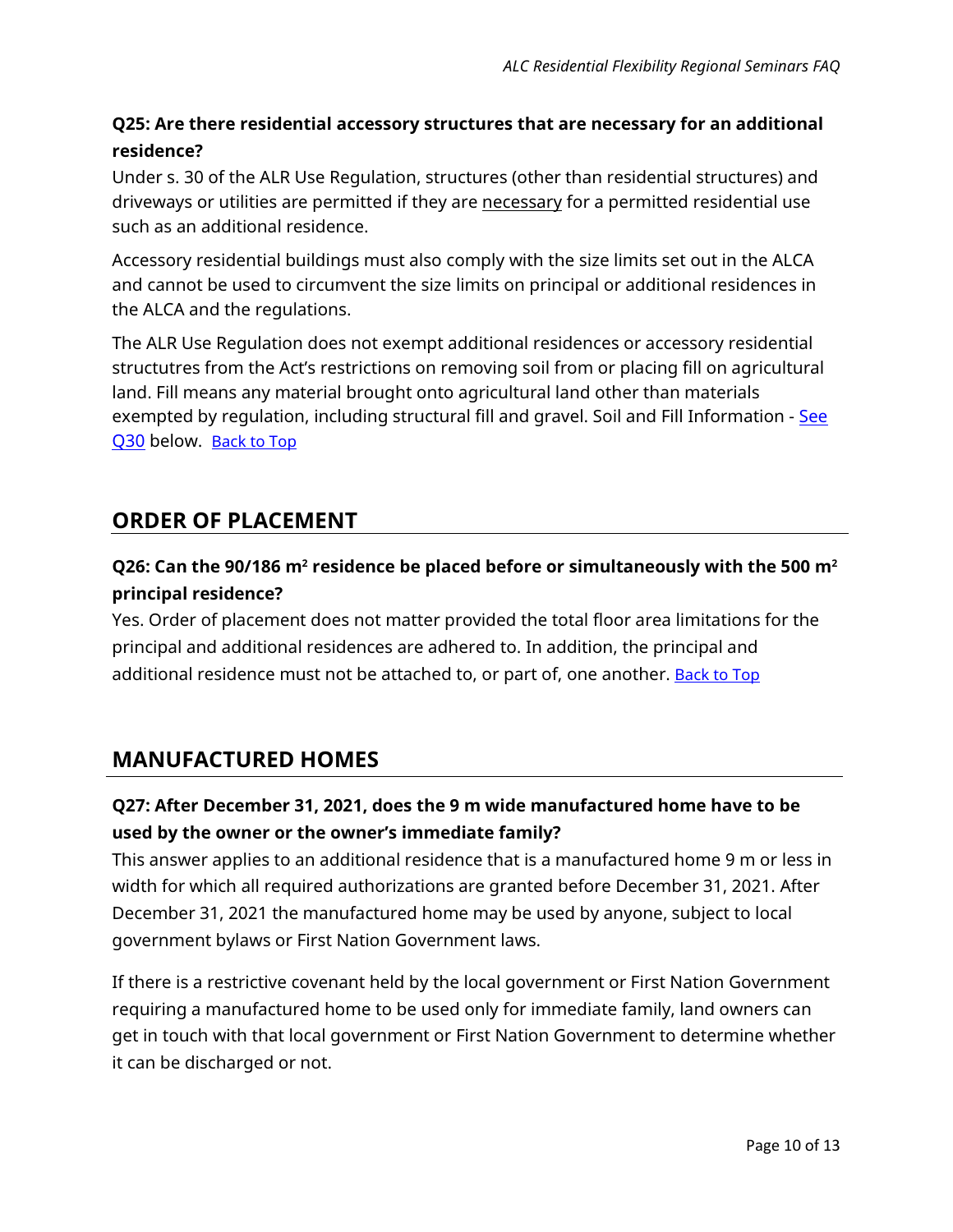If there is a restrictive covenant held by the ALC requiring that a manufactured home can only be used for immediate family, land owners can get in touch with the ALC directly to determine whether it can be discharged or not.

Requests for ALC-held covenants can be made to the land use planning team within the applicable administrative region via email to the addresses listed below:

- South Coast: **ALC.SouthCoast@gov.bc.ca**
- Island: [ALC.Island@gov.bc.ca](mailto:ALC.Island@gov.bc.ca)
- Kootenay: **ALC.Kootenay@gov.bc.ca**
- Interior: [ALC.Interior@gov.bc.ca](mailto:ALC.Interior@gov.bc.ca)
- North: [ALC.North@gov.bc.ca](mailto:ALC.North@gov.bc.ca)
- Okanagan: [ALC.Okanagan@gov.bc.ca](mailto:ALC.Okanagan@gov.bc.ca)

#### [Back to Top](#page-0-0)

### <span id="page-10-0"></span>**Q28: Can an addition be added to a 9 m wide manufactured home after December 31, 2021?**

No. After December 31, 2021, an existing or authorized 9 m wide manufactured home is considered grandfathered provided the size and siting is not altered. Additions to a grandfathered manufactured home require a NARU application to the ALC. [Back to Top](#page-0-0)

### <span id="page-10-1"></span>**Q29: Can I replace an existing grandfathered manufactured home after December 31, 2021?**

No. After December 31, 2021, an existing or authorized 9 m wide manufactured home is considered grandfathered, but there is no automatic right of replacement. To replace a grandfathered 9 m wide manufactured home, that is not a principal residence, requires a NARU application to the ALC. In which case, the Commission must consider whether the residence is necessary for farm use. **[Back to Top](#page-0-0)** 

## <span id="page-10-2"></span>**SOIL AND FILL USE**

### <span id="page-10-3"></span>**Q30: Is an application to the ALC required if the removal of soil or placement of fill is required for the construction of an additional residence?**

Yes. Fill means any material brought onto agricultural land other than materials exempted by regulation, including structural fill and gravel.

It is likely that most, if not all, additional residences will require the submission of a Notice of Intent (NOI) application to the ALC before a local government issues a building permit.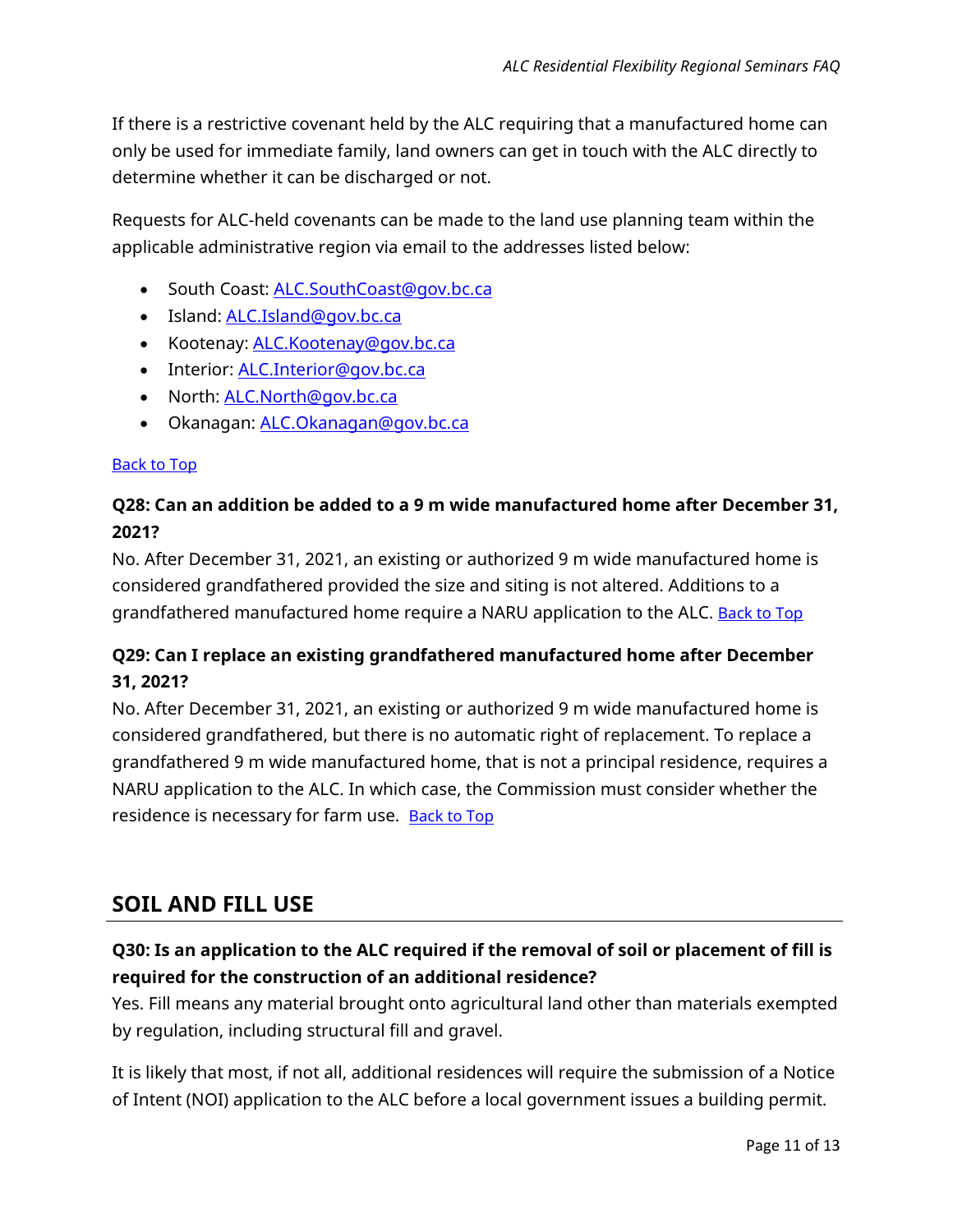The application fee is \$150 and is submitted on the ALC's application portal. Read more [about soil and fill uses in ALC Information Bulletin 07.](https://www.alc.gov.bc.ca/assets/alc/assets/legislation-and-regulation/information-bulletins/information_bulletin_07_-_soil_or_fill_uses_in_the_alr.pdf) 

#### [Back to Top](#page-0-0)

## <span id="page-11-0"></span>**Q31: Are there any exemptions or an amount of soil removal or fill placement that is permitted for an additional residence without a Notice of Intent (NOI)?** No. [Back to Top](#page-0-0)

## <span id="page-11-1"></span>**Q32: Does the 1,000 m2 threshold for fill placement or soil removal for a principal residence remain in effect after the residential flexibility changes take effect on December 31, 2021?**

Yes, under s. 35(a) of the ALR Use Regulation the permitted 1,000  $m^2$  fill area continues to apply to the construction of a principal residence. There are no fill placement or soil removal provisions for the 90/186  $m<sup>2</sup>$  additional residence. It is likely that most, if not all, additional residences will require the submission of a Notice of Intent (NOI) to the ALC before a local government issues a building permit. The application fee is \$150 and is submitted on the ALC's application portal. [Back to Top](#page-0-0)

## <span id="page-11-2"></span>**Q33: If a local government bylaw does not regulate soil or fill, would the ALC be the enforcement agency if someone places fill associated with an additional residence?**

Yes. However, local governments and First Nation Governments are not permitted to issue building permits for an additional residence where structural fill, including aggregate, is necessary for the construction of the  $90/186$  m<sup>2</sup> additional residence, unless the fill placement was approved in accordance with the *Agricultural Land Commission Act* and ALR Use Regulation, i.e. an approved Notice of Intent. **[Back to Top](#page-0-0)** 

## <span id="page-11-3"></span>**APPLICATIONS**

### <span id="page-11-4"></span>**Q34: Can a landowner apply for a third or more residence?**

Yes, a landowner may submit a Non-Adhering Residential Use (NARU) application for a third or more residence. However, under the *Agricultural Land Commission Act* the ALC must not grant permission for such a residence unless it is necessary for a farm use. Back [to Top](#page-0-0)

## <span id="page-11-5"></span>**BUILDING STRATA CONVERSIONS**